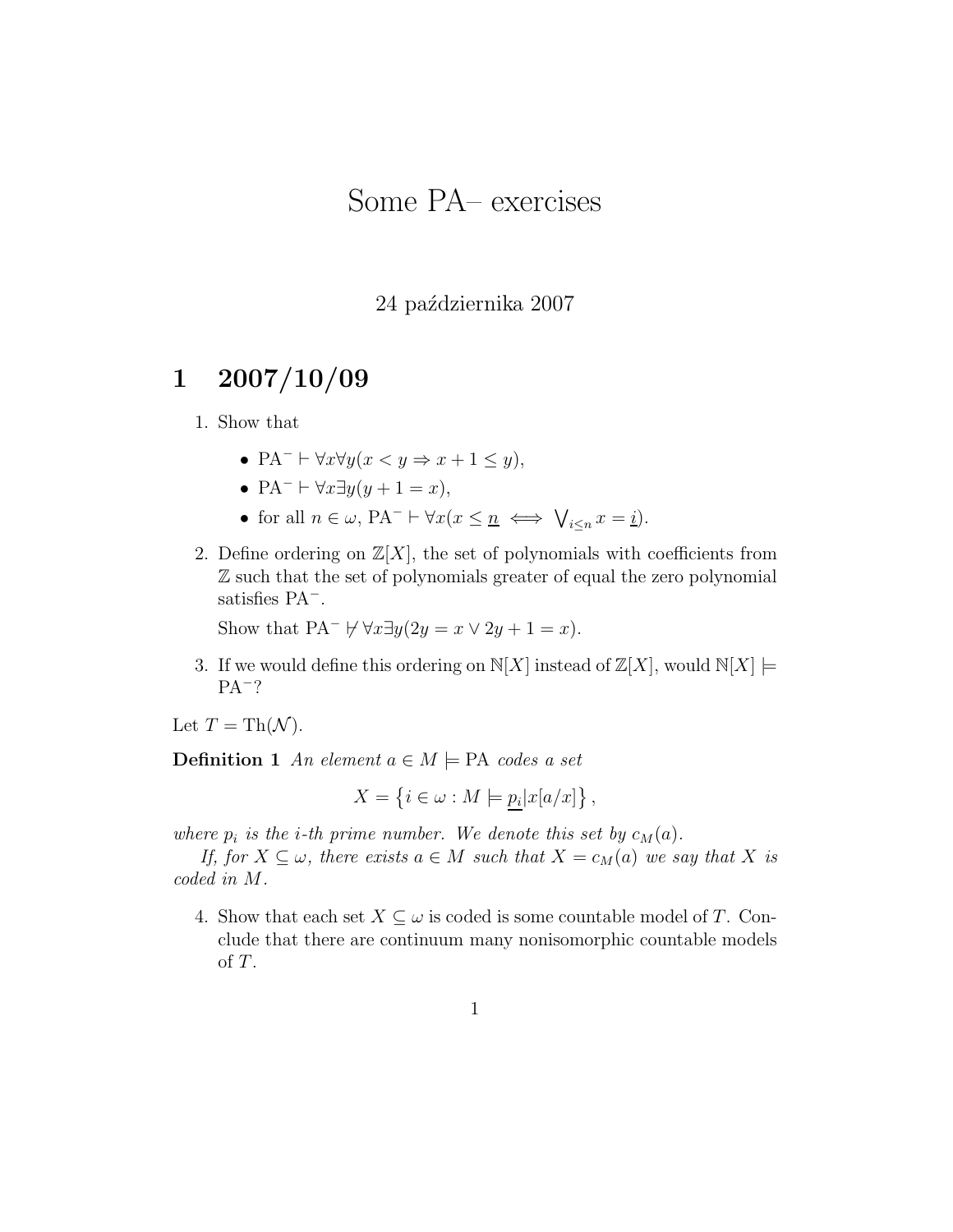- 5. Show that all subsets of  $\omega$  are coded in  $\prod_{i\in\omega} \mathcal{N}_{/\mathcal{U}}$ . What is the cardinality of  $\prod_{i\in\omega} \mathcal{N}_{/\mathcal{U}}?$
- 6. Describe all, up to isomorphism, models of  $Th((\omega, S, 0, 1))$ , where S is the successor function.

You may need to use Erenfeuch–Fraïsse games or elimination of quantifiers for Th $((\omega, S, 0, 1))$ .

7. What about models of  $\text{Th}((\omega, \leq, 0, 1))$ ?

### 2 2007 /10 /16 and 2007/10 /23

**Definition 2** Let  $M \models \text{PA}^-$ .  $\emptyset \neq I \subsetneq M$  is a cut if it is closed downward and closed on successor.

- 1. Show that for  $M \models PA^{-}$ , M satisfies overspill for all cuts if and only if  $M \models PA$ .
- 2. (\*) Show that for each model  $M \models PA^{-}$  there is a model N such that  $M \prec N$  and N satisfies overspill for N. Conlude that overspill only for N is weaker than induction.
- 3. Show that for each nonstandard  $M \models PA$  there is continuum many cuts of M. (It suffices to restrict only to countable models. Then, use the characterization of the order type of countable  $M \models PA$  as  $\omega + (\omega^* + \omega)\eta$ , where  $\eta$  is the order type of rationals.).
- 4. Repeat the above but with cuts closed on addition and multiplication.
- 5. Show that  $I\Sigma_n$ ,  $L\Sigma_n$ ,  $I\Pi_n$ ,  $L\Pi_n$  are equivalent for all n.

**Definition 3** A model  $M \models PA^{-}$  is  $\omega_1$ -like if for all  $a \in |M|$ ,

 $card({b \in |M| : M \models b \leq a}) = \omega_0$  and  $card(|M|) = \omega_1$ .

- 6. Show that if  $M \models PA^{-}$  is  $\omega_1$ -like then  $M \models Coll_n$ , for all  $n \in \mathbb{N}$ .
- 7. (\*) Show that for each model  $M \models PA^{-}$  there is N such that  $card(N) =$ card(M) and  $M \subseteq_e N$ . (Use the characterization of a model M of PA<sup>-</sup> as a positive part of a discretly ordered ring  $R_M$ . Then, consider a positive part of a ring of polynomials  $R_M[X]$ .)